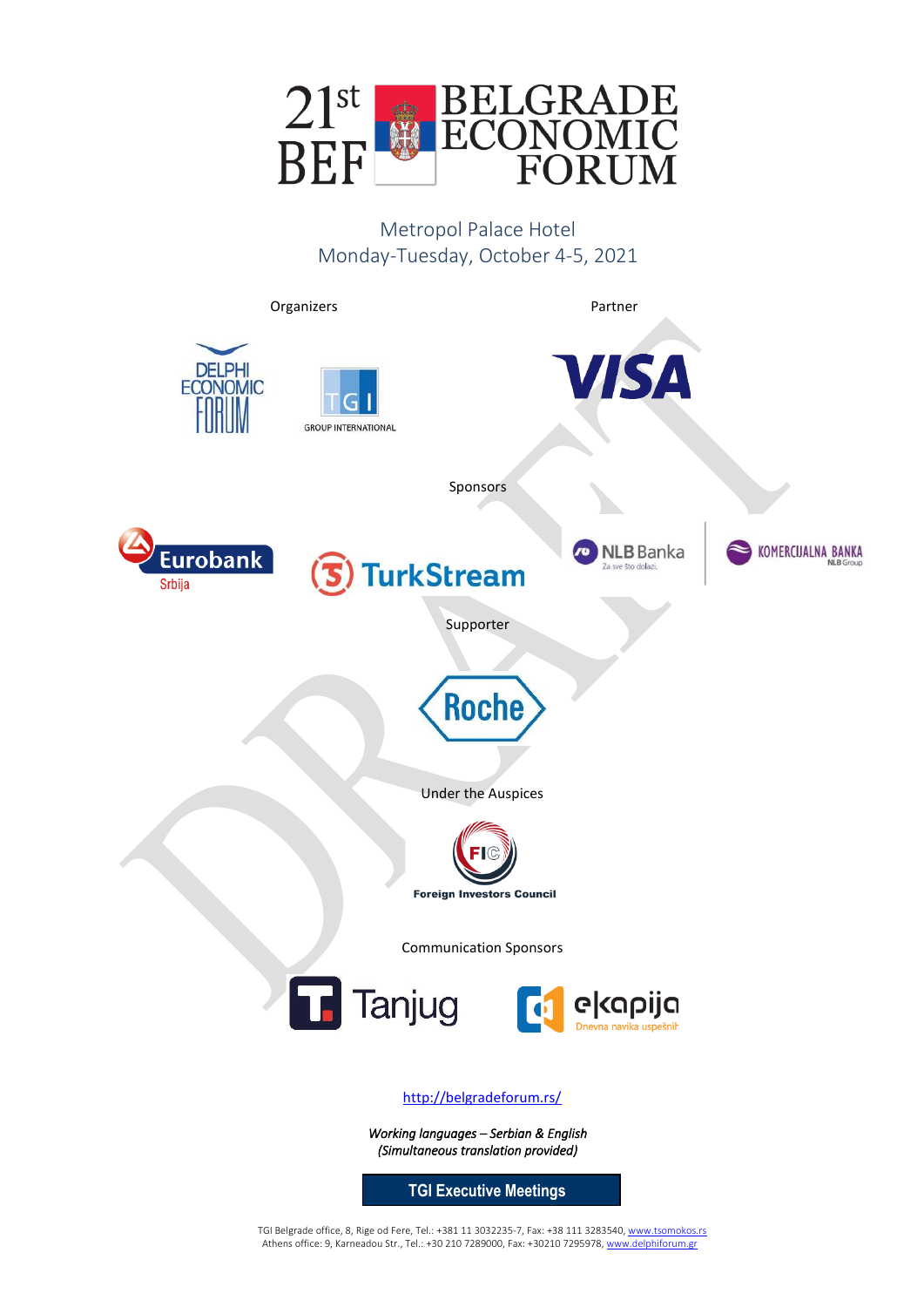# DAY ONE Monday, October 4, 2021

11:00 *Arrival of Guests - Registration*

#### 12:00 **OFFICIAL OPENING**

*Welcome remarks:* 

- ✓ **Symeon G. Tsomokos,** *Delphi Economic Forum, TGI*
- ✓ **Mike Michel**, *President of the Board, FIC & CEO, Telenor*
- ✓ **Vladimir Djordjevic**, *Visa, General Manager for Southeast Europe (online)*

*Keynote statements:*

- ✓ **Ivica Dacic**, *President, National Assembly, Republic of Serbia*
- ✓ **Zorana Mihajlovic**, *Deputy Prime Minister*, *Ministry of Mining and Energy, Republic of Serbia*
- **Christian Schmidt***, High Representative for Bosnia and Herzegovina*

# 12:45 **EU – WESTERN BALKANS: WHAT CAN WE EXPECT FROM THE EU MEETING IN SLOVENIA?**

- ✓ **Nikola Dimitrov,** *Deputy Prime Minister for European Affairs, Republic of North Macedonia*  **Jadranka Joksimovic**, *Minister*, *Ministry of European Integration, Republic of Serbia\**
- ✓ **H.E. Emanuele Giaufret,** *Ambassador and Head of the Delegation of EU the Republic of Serbia*
- ✓ **H.E. Damjan Bergant**, *Ambassador of the Republic of Slovenia to the Republic of Serbia*
- ✓ **Jelica Minic,** *President, European Movement in Serbia*
- ✓ **Vladimir Bilcik**, *EP's Rapporteur for Serbia (online)*
- ✓ *Chair:* **Simonida Kacarska**, *Dir. of the European Policy Institute in Skopje, Member, Think for Europe Network*

# 14:00 **POWER SHIFTS IN SOUTHERN EUROPE I**

- ✓ **Nikola Selakovic,** *Minister of Foreign Affairs of the Republic of Serbia*
- ✓ **Evarist Bartolo,** *Minister of Foreign and European Affairs of Malta* **Nikos Christodoulides,** *Minister of Foreign Affairs of Cyprus\** **Olta Xhacka**, *Minister for Europe and Foreign Affair of the Republic of Albania\**
- ✓ *Chair:* **Symeon G. Tsomokos,** *Delphi Economic Forum, TGI*
- 14:30 *Light Lunch*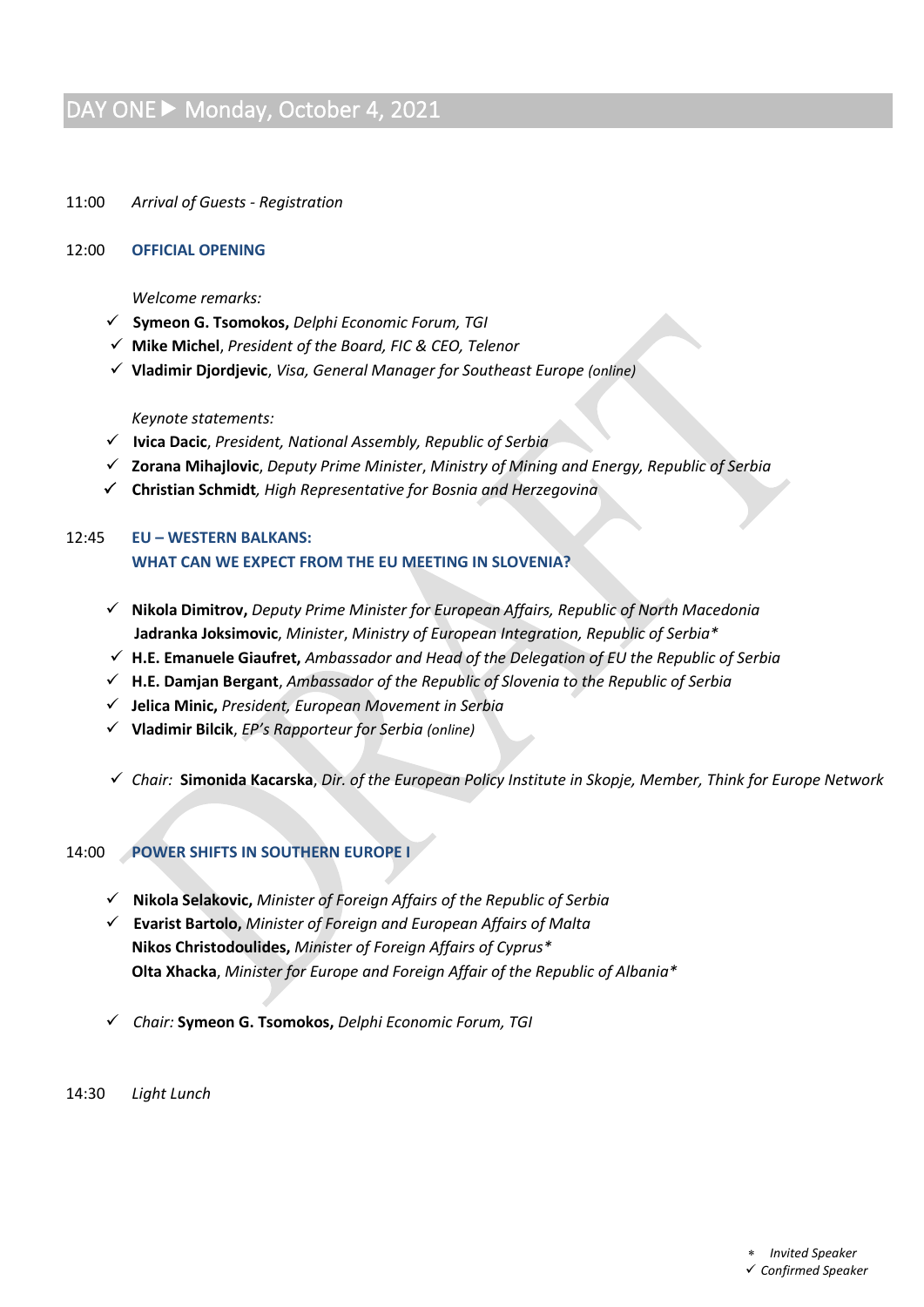# DAY ONE > Monday, October 4, 2021

# 15:15 **POWER SHIFTS IN SOUTHERN EUROPE II**

### *Opening statement:*

✓ **Radmila Šekerinska***, Minister of Defence of the Republic of the North Macedonia*  **George Papandreou,** *Former Prime Minister of Greece (2009 - 2011)\**

#### *Discussion:*

- ✓ **Thanos Dokos,** *National Security Advisor to the Prime Minister, Hellenic Republic*
- ✓ **Sonja Licht***, President of the Foundation BFPE for a Responsible Society (online)*
- ✓ **Ben Haddad**, *Director, Europe Center, Atlantic Council*
- ✓ *Chair*: **Prof. Ivan Vujacic**, *President of the Forum of Int'l Relations of the European Movement in Serbia*

# 16.30 **SERBIAN GOVERNMENT NEW REFORMS PROGRAMME 2021-2023**

# *Opening statement:*

✓ **Marija Obradovic,** *Minister, Ministry of State Administration and Local Self-Government*

# *Discussion:*

- ✓ **Prof. PhD Nebojsa Savic,** *President of the Council of the Governor*, NBS and *Professor*, FEFA
- ✓ **Dejan Soskic**, *Professor, Faculty of Economics, the University of Belgrade*
- ✓ **Yulia Ustyugova**, *IMF Resident Representative*, IMF Serbia
- ✓ *Chair: Milan Parivodic, Parivodić Advokati / Lawyers, Minister of Int Economic Relations (2004-7)*

# 17:30 **BUILDING SERBIA'S ENERGY ARSENAL**

# *Opening Statement:*

✓ **Jovanka Atanackovic**, *State Secretary*, Ministry of Mining and Energy of Serbia

# *Discussion:*

- ✓ **Tatjana Isakovic,** *Head of Department for External Affairs and Government Relations,* NIS
- ✓ **Sander van Rootselaar,** *Deputy Head of Communications & Spokesperson*, *The Turk Stream*
- ✓ **Danijela Isailovic,** *Manager, The Association Renewable Energy Sources of Serbia*
- ✓ **Mario Kijanović,** *Vice President of the FIC Infrastructure & Real Estate Sector*
- ✓ *Chair:* **Aleksandar Vulovic,** *Compliance and Community Relations Advisor, Medgold Resources Corp.*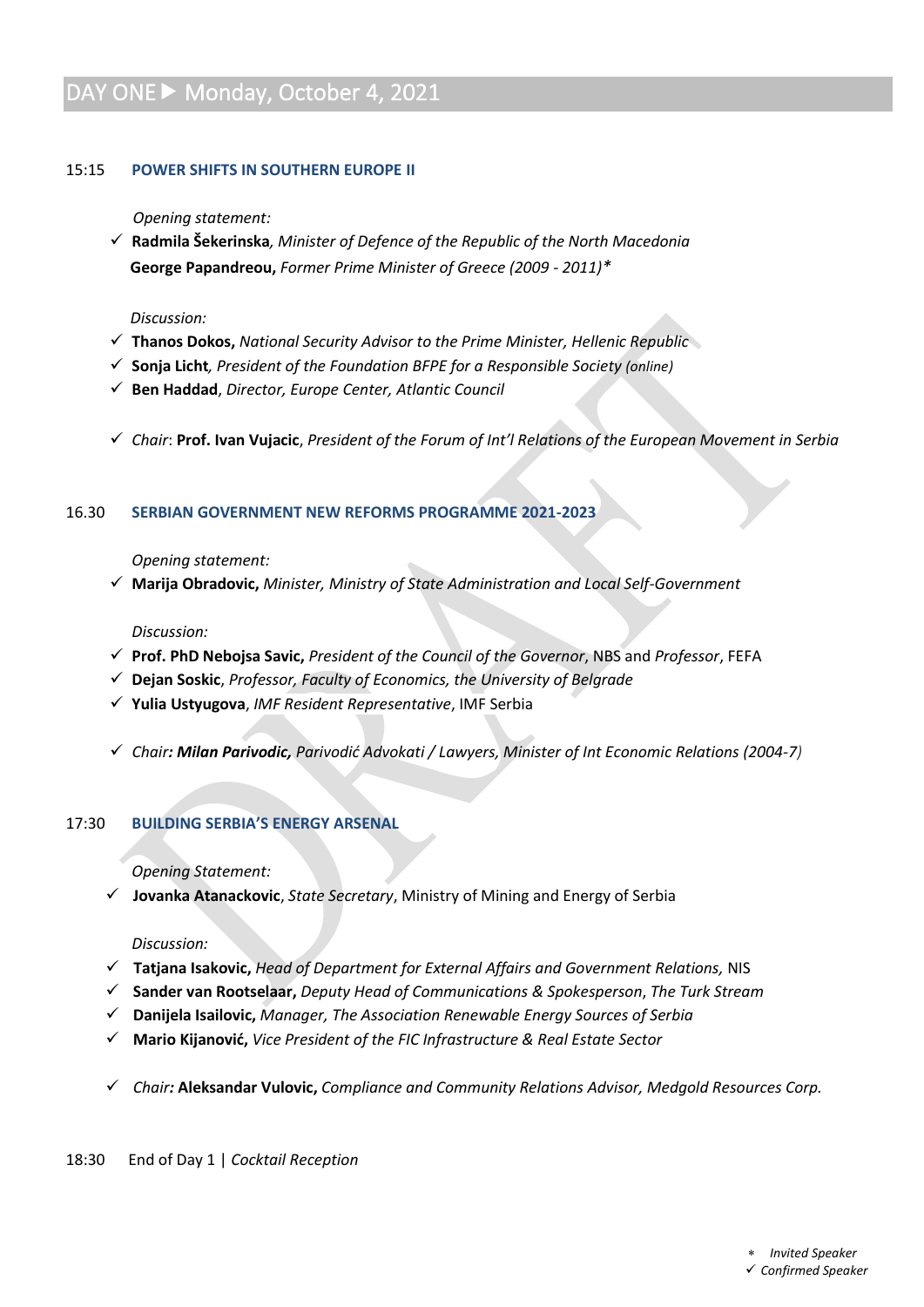# DAY TWO ► Tuesday, October 5, 2021

- 08.45 *Registration opens – Coffee/Tea*
- 09:40 *Keynote statement*
	- ✓ **Milan Ljusic**, *State Secretary, Ministry of Economy, Republic of Serbia*

#### 10:00 *Keynote statement*

 **Dr Ana Ivkovic,** *Vice Governor, National Bank of Serbia*

#### 10:30 **FIRESIDE CHAT | CRYPTO: NEXT STAGE OF GROWTH** *(online)*

- **Akshay Chopra,** *Visa, VP, Head of Innovation & Product Design, Central Europe, Middle East & Africa (CEMEA)*
- *Chair:* **Vesna Damjanic,** *TV Presenter, Radio Television Serbia-RTS*

#### 11:00 **BIG BANK THEORY: LEADING THE ECONOMY AND BANKING THROUGH THE STRAITS OF THE PANDEMIC**

- ✓ **Representative,** Komercijalna banka
- ✓ **Slavica Pavlovic**, *President of Executive Board, Eurobank*
- ✓ **Miroslav Singer***, CEE Inst. Affairs & Chief Economist Austria, CEE & Russia Region, Generali CEE Holding*
- ✓ *Chair:* **Dr Sladjana Sredojevic,** *Head of the Bank Training Center, Association of Serbian Banks*

# 11:40 **SERBIA AND BRITAIN AFTER BREXIT- NEW OPPORTUNITIES TO DO BUSINESS** *Keynote Speech*

 **David Landsman**, *Chairman, OBE MA PhD CDir, British-Serbian Chamber of Commerce*

# 12:00 **HOW TO RE-SPARK FOREIGN DIRECT INVESTMENT**

- ✓ **H.E. Yahel Vilan**, *Ambassador of the State of Israel to the Republic of Serbia*
- ✓ **Zoran Drakulic**, *President*, Privrednik Club
- ✓ **Richard Robinson**, *Director*, British-Serbian Chamber of Commerce
- ✓ **Dejan Turk***, FIC Vice President* and A1 Srbija and A1 Slovenija CEO
- ✓ **Pierluigi Ghione,** *Managing Director, LEONI Wiring System Southeast*
- ✓ *Chair*: **Toplica Spasojevic**, *President*, ITM Sistem

#### 13:15 Break - Light Lunch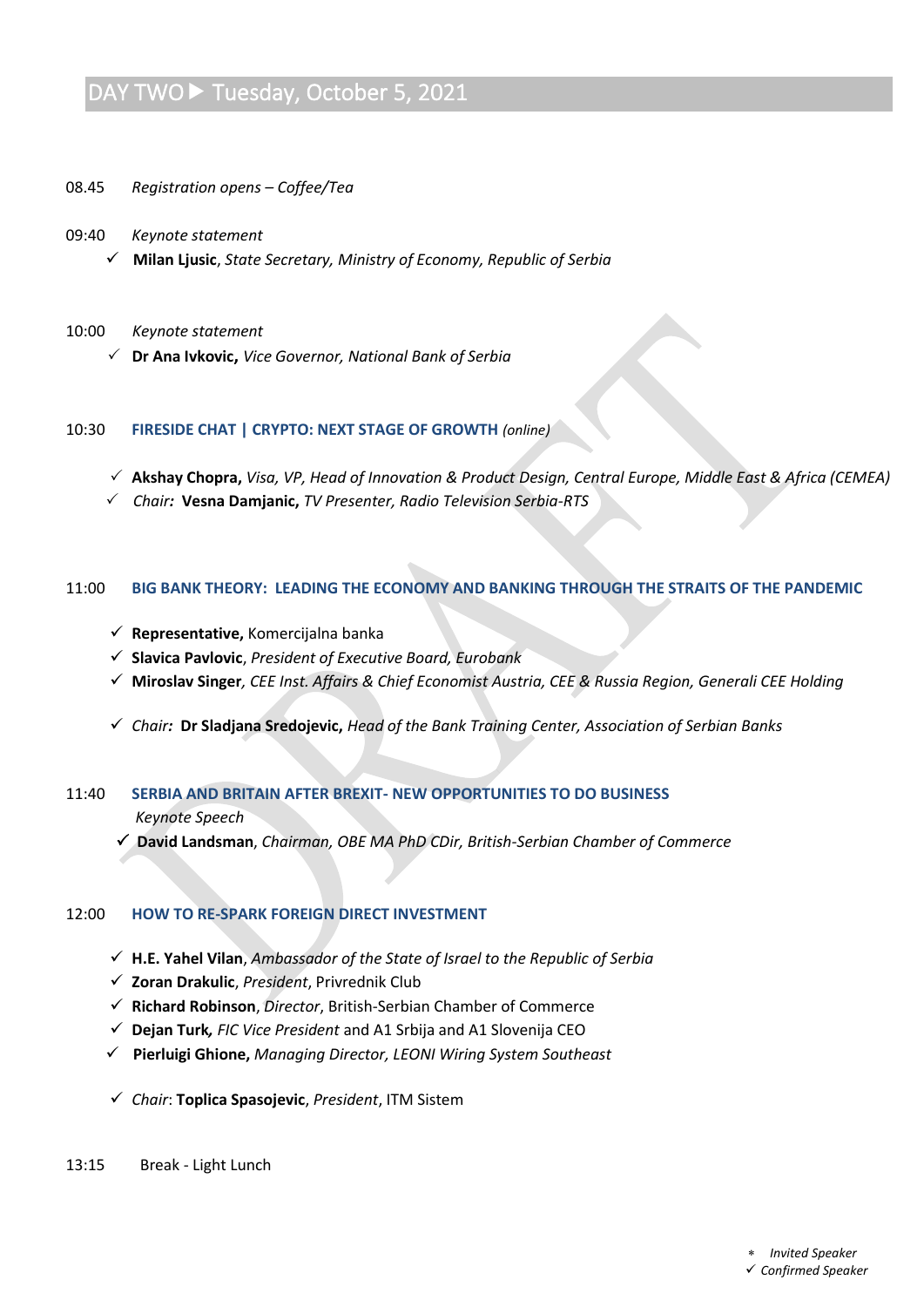# DAY TWO ► Tuesday, October 5, 2021

#### 13:45 **FINANCING: THE MAJOR INFRASTRUCTURE PROJECTS**

*Opening statement:*

✓ **Tomislav Momirovic**, *Minister*, Ministry of Transport, Construction and Industry

#### *Discussion***:**

- ✓ **Simon Ellis**, *Program Leader for Western Balkans*, World Bank, Vienna *(online)*
- ✓ **Alessandro Bragonzi**, *Head of EIB Regional Representation for the Western Balkans*
- ✓ **Matteo Colangeli**, *Regional Head of Western Balkans*, EBRD
- ✓ **Ary Naim**, *Regional Manager for Western Balkans & Central Europe*, IFC
- ✓ *Chair: Aleksandar Medjedovic, Exec. BoD Member, Turkish-German Chamber of Commerce, Berlin/Germany*

#### 14:45 **RISING STARS: THE NEXT SUCCESS STORIES OF THE SERBIAN TECH**

#### *Opening statement:*

✓ **Nenad Popovic**, *Minister without Portfolio* of the Republic of Serbia

#### *Discussion*:

- ✓ **H.E. Urs Schmid***, Ambassador of Switzerland to the Republic of Serbia*
- ✓ **Prof. PhD Dubravko Culibrk**, *Director*, *The Research and Development Institute for AI of Serbia*
- ✓ **Gordana Danilovic – Grkovic,** *Director*, *Science Technology Park of Serbia*
- ✓ *Chair: Aleksandar Medjedovic, Exec. BoD Member, Turkish-German Chamber of Commerce, Berlin/Germany*

#### 15:30 **FIRESIDE CHAT | DRIVING NEW ECONOMY THROUGH PARTNERSHIPS AND INNOVATIONS** *(online)*

- ✓ **Evgen Lisnyak**, *Visa's Head of Strategic Partnerships, Fintech & Ventures* for CISSEE region
- ✓ *Chair:* **Vesna Damjanic,** *TV Presenter, Radio Television Serbia-RTS*

# 16:00 **THE PUBLIC HEALTH SYSTEM IN SERBIA POST PANDEMIC**

- ✓ **Jasmina Knezevic**, *CEO*, Belmedic
- ✓ **Marija Djordjevic,** *CFO,* Roche
- ✓ **Edita Stokic**, *Director*, Clinical Center of Vojvodina & *Member of the COVID-19 Crisis Response Team*
- ✓ **Dr sci. med Ivana Bozovic Spasojevic,** *Associate Research Professor, Institute for Oncology & Radiology of Serbia*
- ✓ *Chair: Danijela Davidov Kesar, Journalist, Politika*